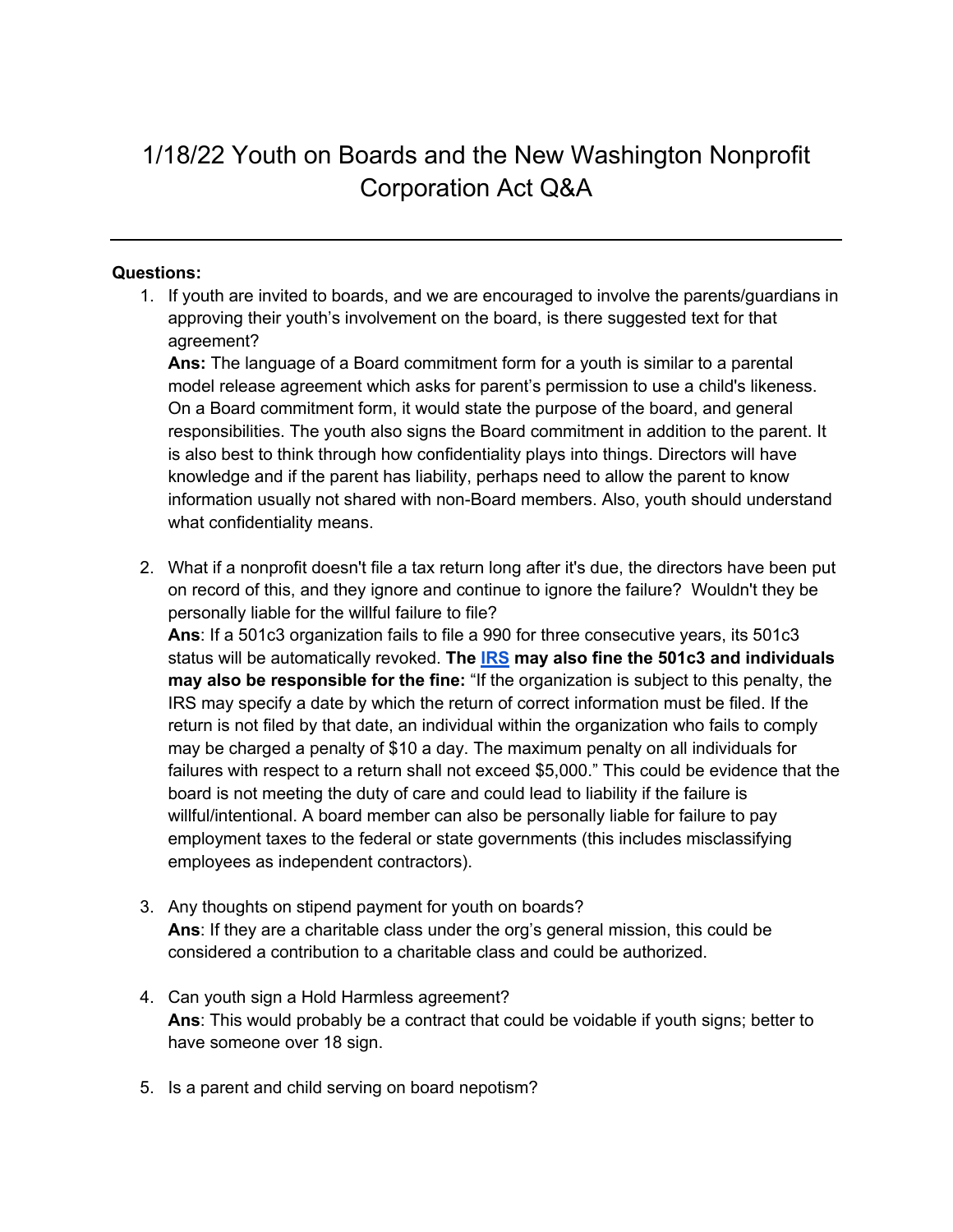**Ans**: If an organization plans to apply for 501(C)(3) tax exemption, the IRS prefers at least 3 board members who are not related by blood or marriage. A parent and child serving on the board could be problematic especially in a small board.

- 6. Going back to the labor law slide, are we causing a problem if we have youth under age 16 attending board meetings 7-9pm? **Ans**: Labor laws work hours don't apply to volunteer work for charitable orgs.
- 7. Should having a youth representative on a board be made a part of our bylaws? Positives or negatives? **Ans**: It will likely be a board commitment if it goes in the bylaws. If it is in the bylaws and the nonprofit doesn't have actual youth representation, the organization could be breaching bylaws. It could also be done by resolution.
- 8. The entity filed articles in June, 2020, never applied for any 501 c status, so it would seem they, by default, are a for profit entity and owe taxes at 21% on their revenue/donations of about \$700, vs no expenses? **Ans**: If an org is filing 501(C)(3) status, it is required to do so within 27 months of incorporation. When an org files, the org gets tax exempt status up until the time it files. This is a question for a CPA.

## **Resources:**

- 1. CR has a general policy on harassment under the "employment" section of this page: https://communities-rise.org/resources/nonprofit-cbo/
- 2. For additional resources on policies to prevent harm within youth-serving orgs, the CDC has a long guide

https://www.cdc.gov/violenceprevention/pdf/preventingchildsexualabuse-a.pdf

- 3. Resources for youth on boards:
	- a. https://ctb.ku.edu/en/table-of-contents/structure/organizational-structure/includeyouth/main
	- b. https://www.selpractices.org/partner/youth-on-board
	- c. https://fredla.org/wpcontent/uploads/2016/01/YouthOnBoardOrganizationalAssessmentChecklist.pdf
	- d. https://www.selpractices.org/resources
	- e. https://nonprofitlawblog.com/youth-board-members-can-minors-serve-on-anonprofit-board/
	- f. https://fyi.extension.wisc.edu/youthadultpartnership/files/2011/07/INVOLVINGYO UTHONBOARDS.pdf
- 4. IRS Form 990 Resources and Tools: https://www.irs.gov/charities-non-profits/form-990 resources-and-tools